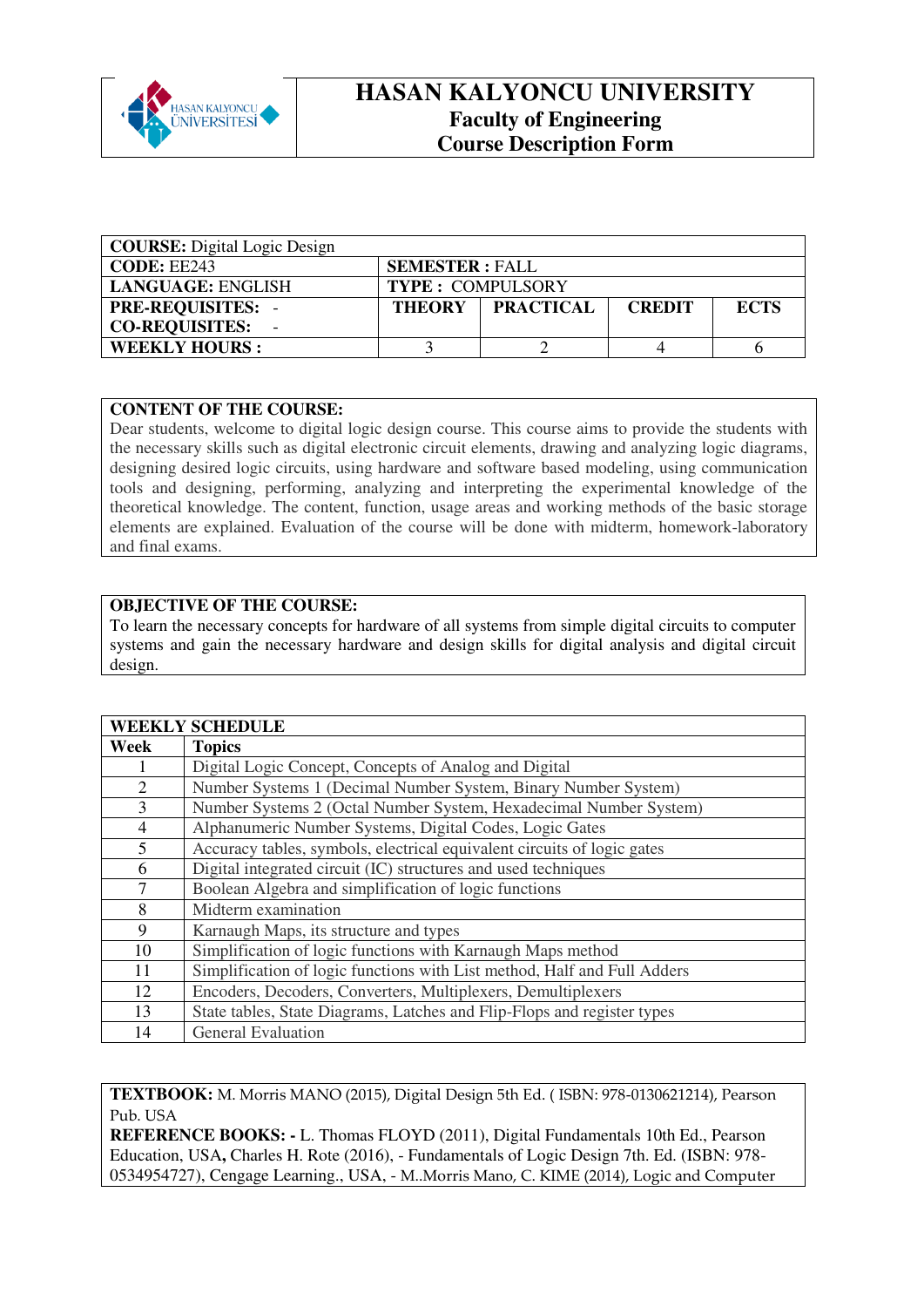| <b>EVALUATION SYSTEM:</b>    |                 |                |  |  |  |
|------------------------------|-----------------|----------------|--|--|--|
| <b>IN-TERM STUDIES</b>       | <b>QUANTITY</b> | PERCENTAGE (%) |  |  |  |
| Midterm Exam                 |                 | 30             |  |  |  |
| Homework                     |                 | 15             |  |  |  |
| Laboratory works             | 13              | 15             |  |  |  |
| Final Exam                   |                 | 40             |  |  |  |
| <b>TOTAL</b>                 | 18              | 100            |  |  |  |
| <b>CONTRIBUTION OF</b>       |                 | 60             |  |  |  |
| <b>INTERM STUDIES TO</b>     | 17              |                |  |  |  |
| <b>OVERALL GRADE</b>         |                 |                |  |  |  |
| <b>CONTRIBUTION OF FINAL</b> |                 | 40             |  |  |  |
| <b>EXAMINATION TO</b>        |                 |                |  |  |  |
| <b>OVERALL GRADE</b>         |                 |                |  |  |  |
| <b>TOTAL</b>                 | 18              | 100            |  |  |  |

| <b>COURSE CATEGORY:</b>        | PERCENTAGE (%) |
|--------------------------------|----------------|
| Mathematics and Basic Sciences | 40             |
| Engineering                    | 30             |
| <b>Engineering Design</b>      | 30             |
| <b>Social Sciences</b>         |                |

| <b>TABLE OF ECTS / WORKLOAD:</b>                           |                 |                           |                          |
|------------------------------------------------------------|-----------------|---------------------------|--------------------------|
| <b>Activities</b>                                          | <b>QUANTITY</b> | <b>Duration</b><br>(Hour) | <b>Total</b><br>Workload |
| <b>Course Duration</b>                                     | 13              |                           | 39                       |
| Hours for off-the-classroom study (Pre-study,<br>practice) | 14              | 6                         | 84                       |
| Laboratory works                                           | 13              | $\mathcal{D}$             | 26                       |
| Mid-term                                                   |                 | 1,5                       | 1,5                      |
| Final examination                                          |                 | 1,5                       | 1,5                      |
| Homework                                                   | 3               |                           | 12                       |
| <b>Total Work Load</b>                                     |                 |                           | 164                      |
| <b>Total Work Load / 30</b>                                |                 |                           | 5,46                     |
| <b>ECTS Credit of the Course</b>                           |                 |                           | 6                        |

|                 | PO <sub>1</sub>                                | PO <sub>2</sub> | PO <sub>3</sub> | <b>PO4</b>                  | <b>PO5</b> | PO <sub>6</sub> | PO <sub>7</sub> | PO <sub>8</sub> | <b>PO9</b> | <b>PO10</b> | <b>PO11</b> |
|-----------------|------------------------------------------------|-----------------|-----------------|-----------------------------|------------|-----------------|-----------------|-----------------|------------|-------------|-------------|
| LO1             |                                                |                 |                 |                             | $\Omega$   | 0               |                 |                 |            | $_{0}$      |             |
| LO2             | 3                                              | 3               |                 |                             | $\Omega$   | $\Omega$        | $\Omega$        |                 |            | 0           |             |
| L <sub>03</sub> |                                                |                 |                 | ∍                           | $\Omega$   |                 |                 |                 |            | $\theta$    |             |
| LO <sub>4</sub> |                                                |                 |                 | $\mathcal{D}_{\mathcal{L}}$ | $\Omega$   | 0               |                 |                 |            | 0           |             |
| LO <sub>5</sub> |                                                |                 |                 | $\mathfrak{D}$              | 0          |                 |                 |                 |            | $\Omega$    |             |
| L <sub>06</sub> | 3                                              |                 | ◠               | $\mathfrak{D}$              | $\Omega$   | $\Omega$        |                 |                 |            | $\Omega$    |             |
| LO7             |                                                |                 | $\mathfrak{D}$  | $\mathcal{D}_{\mathcal{L}}$ | $\Omega$   | 0               | $\left($        |                 |            |             |             |
|                 | PO: Program Outcomes   LO: Learning Outcomes   |                 |                 |                             |            |                 |                 |                 |            |             |             |
|                 | Values: 0: None   1: Low   2: Medium   3: High |                 |                 |                             |            |                 |                 |                 |            |             |             |